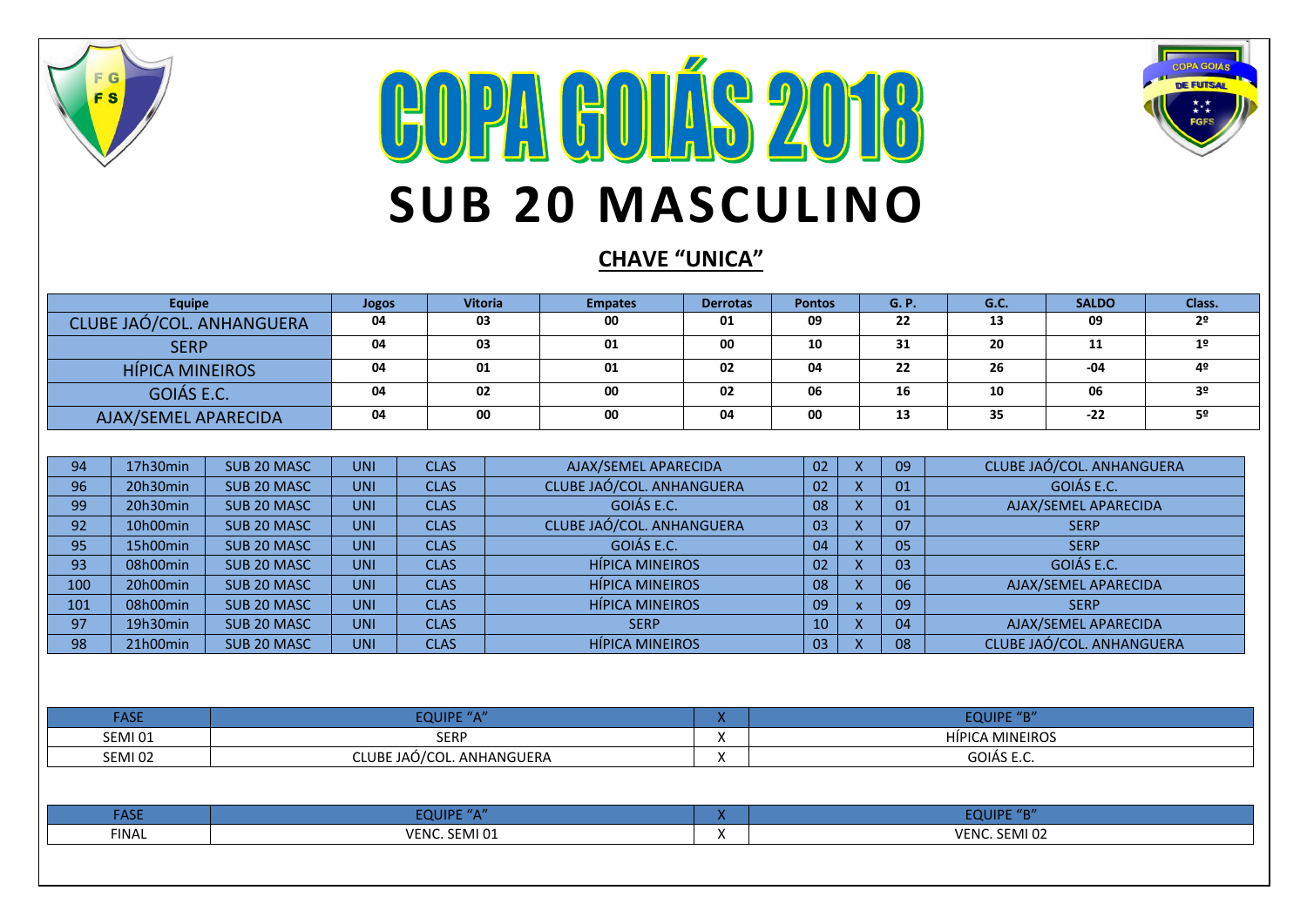

## **COPA GOLÁS 2018**



| <b>ARTILHARIA</b>                   |                           |                |                |  |  |  |  |  |
|-------------------------------------|---------------------------|----------------|----------------|--|--|--|--|--|
| <b>ARTILHEIRO</b>                   | <b>GOLS</b>               | <b>CLUBE</b>   | POSIÇÃO        |  |  |  |  |  |
| <b>FELIPE FARIAS RODRIGUES</b>      | <b>SERP</b>               | 11             |                |  |  |  |  |  |
| PEDRO DIAS ROCHA                    | CLUBE JAÓ/COL. ANHANGUERA | 9              | $\overline{2}$ |  |  |  |  |  |
| TULIO ISAC FERREIRA DE OLIVEIRA     | HÍPICA MINEIROS           | 9              | $\overline{3}$ |  |  |  |  |  |
| ANDRE FERREIRA DE CARVALHO GOMES    | GOIÁS E.C.                | 5              | $\overline{4}$ |  |  |  |  |  |
| <b>GUSTAVO BESSA SANTOS</b>         | <b>SERP</b>               | 5              | 5              |  |  |  |  |  |
| <b>BRUNO M. DE OLIVEIRA</b>         | CLUBE JAÓ/COL. ANHANGUERA | 4              | 6              |  |  |  |  |  |
| FELIPE OTTO MENDES DA SILVA         | <b>SERP</b>               | $\overline{4}$ | $\overline{7}$ |  |  |  |  |  |
| <b>IGOR RAFAEL DA SILVA MARQUES</b> | <b>SERP</b>               | $\overline{4}$ | 8              |  |  |  |  |  |
| MARCOS HENRIQUE M. PAIVA            | AJAX/SEMEL APARECIDA      | $\overline{4}$ | 9              |  |  |  |  |  |
| DANILO RIOS AFONSO MENDES           | GOIÁS E.C.                | $\overline{3}$ | 10             |  |  |  |  |  |
| HIGOR ROGER DOMINGOS BARBOSA        | <b>HÍPICA MINEIROS</b>    | $\overline{3}$ | 11             |  |  |  |  |  |
| <b>HYAGO GONCALVES SILVA</b>        | GOIÁS E.C.                | $\overline{3}$ | 12             |  |  |  |  |  |
| <b>IGOR IVO AFONSO MENDES</b>       | CLUBE JAÓ/COL. ANHANGUERA | 3              | 13             |  |  |  |  |  |
| LUCAS LENIN SANTOS CARDOSO          | CLUBE JAÓ/COL. ANHANGUERA | 3              | 14             |  |  |  |  |  |
| NATHAN CARVALHO BORGES              | <b>SERP</b>               | $\overline{3}$ | 15             |  |  |  |  |  |
| <b>VICTOR FAGUNDES OLIVEIRA</b>     | HÍPICA MINEIROS           | 3              | 16             |  |  |  |  |  |
| <b>ERICK ROCHA FERNANDES</b>        | AJAX/SEMEL APARECIDA      | $\overline{2}$ | 17             |  |  |  |  |  |
| FELIPE HENRIQUE MENDES QUIRINO      | GOIÁS E.C.                | $\overline{2}$ | 18             |  |  |  |  |  |
| <b>GLEISON SOARES SANTOS</b>        | <b>HÍPICA MINEIROS</b>    | $\overline{2}$ | 19             |  |  |  |  |  |
| LUAN CARVALHO DAS NEVES             | AJAX/SEMEL APARECIDA      | $\overline{2}$ | 20             |  |  |  |  |  |
| PAULO SERGIO B.S. FILHO             | CLUBE JAÓ/COL. ANHANGUERA | $\overline{2}$ | 21             |  |  |  |  |  |
| <b>VICTOR P. TEIXEIRA</b>           | HÍPICA MINEIROS           | $\overline{2}$ | 22             |  |  |  |  |  |
| ALFREDO JOAO DE A. NETO             | <b>SERP</b>               | $\mathbf 1$    | 23             |  |  |  |  |  |
| ANDERSON SANTOS DE JESUS            | <b>HÍPICA MINEIROS</b>    | $\mathbf{1}$   | 24             |  |  |  |  |  |
| <b>ARTHUR FOGGIN BARROS</b>         | GOIÁS E.C.                | $\mathbf{1}$   | 25             |  |  |  |  |  |
| <b>CARLOS EDUARDO A. HENKES</b>     | <b>SERP</b>               | $\mathbf{1}$   | 26             |  |  |  |  |  |
| <b>DEYLTON LIMA DE MELO</b>         | AJAX/SEMEL APARECIDA      | $\mathbf{1}$   | 27             |  |  |  |  |  |
| <b>GUILHERME F. DOS SANTOS</b>      | AJAX/SEMEL APARECIDA      | $\mathbf{1}$   | 28             |  |  |  |  |  |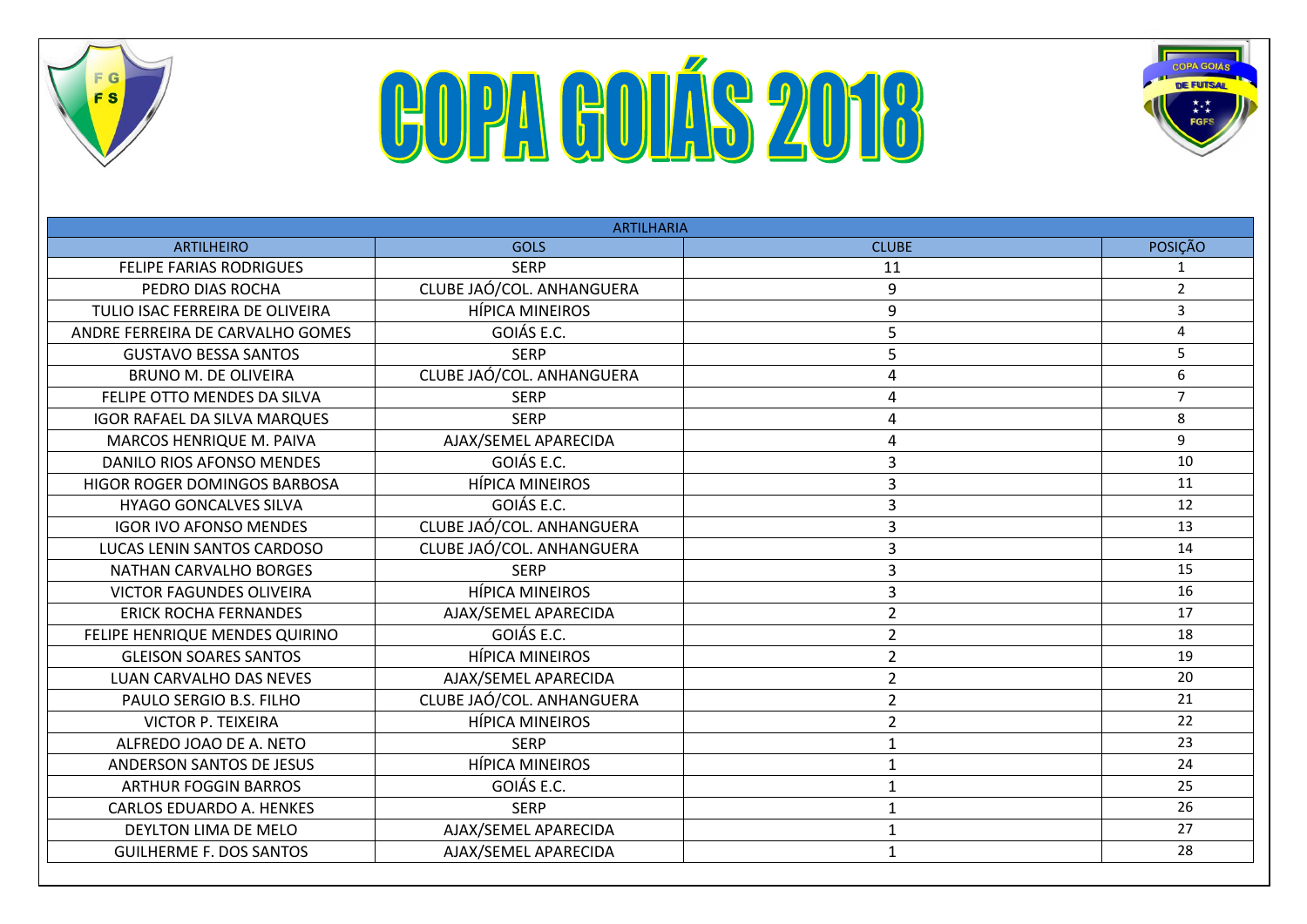| $\mathbf{G}$<br><b>FS</b>       |                           | <b>COPA GOIÁS</b><br><b>DE FUTSAL</b><br>$\mathcal{L}^{\star}$<br><b>FGFS</b> |
|---------------------------------|---------------------------|-------------------------------------------------------------------------------|
| MARCELO MOREIRA DA SILVA        | CLUBE JAÓ/COL. ANHANGUERA | 29                                                                            |
| <b>MATHEUS ARAUJO RODRIGUES</b> | GOIÁS E.C.                | 30                                                                            |
| PAULO RICARDO TEXEIRA E SILVA   | AJAX/SEMEL APARECIDA      | 31                                                                            |
| REUKLER LOVERA OLIVEIRA         | HÍPICA MINEIROS           | 32                                                                            |
| RINALDO MARTINS MACHADO         | HÍPICA MINEIROS           | 33                                                                            |
| SAMUEL ROSSENDY BRITO           | CLUBE JAÓ/COL. ANHANGUERA | 34                                                                            |
| WILKER GONCALVES DE SOUZA       | GOIÁS E.C.                | 35                                                                            |

## **CONTROLE DE CARTÕES – ETAPA CLASSIFICATÓRIA**

|                                  |                           |                | AMARELO (1ª SERIE) |                | <b>VERMELHO</b> |              |                |  |
|----------------------------------|---------------------------|----------------|--------------------|----------------|-----------------|--------------|----------------|--|
| <b>ATLETA</b>                    | <b>CLUBE</b>              |                |                    |                |                 | $(1a$ SERIE) |                |  |
|                                  |                           | 1 <sup>2</sup> | 2 <sup>0</sup>     | 3 <sup>°</sup> | <b>CUMPRIR</b>  | <b>DATA</b>  | <b>CUMPRIR</b> |  |
| <b>GUILHERME F. DOS SANTOS</b>   | AJAX/SEMEL APARECIDA      | 24/03/2018     |                    |                |                 |              |                |  |
| JULIO CESAR MESSIAS              | CLUBE JAÓ/COL. ANHANGUERA | 24/03/2018     |                    |                |                 |              |                |  |
| SAMUEL ROSSENDY BRITO            | CLUBE JAÓ/COL. ANHANGUERA | 04/04/2018     |                    |                |                 |              |                |  |
| <b>FELIPE HENRIQUE MENDES</b>    |                           |                |                    |                |                 |              |                |  |
| <b>QUIRINO</b>                   | GOIÁS E.C.                | 05/04/2018     | 21/04/2018         |                |                 |              |                |  |
| <b>MARCOS HENRIOUE DE JESUS</b>  | AJAX/SEMEL APARECIDA      | 05/04/2018     |                    |                |                 |              |                |  |
| RAFAEL FIGUEIREDO DE ANDRADE     | AJAX/SEMEL APARECIDA      | 05/04/2018     |                    |                |                 |              |                |  |
| <b>AMILTON GONCALVES S. NETO</b> | <b>SERP</b>               | 08/04/2018     | 22/04/2018         |                |                 |              |                |  |
| FELIPE CESAR DE SIQUEIRA         | CLUBE JAÓ/COL. ANHANGUERA | 08/04/2018     |                    |                |                 |              |                |  |
| <b>GUSTAVO BESSA SANTOS</b>      | <b>SERP</b>               | 08/04/2018     |                    |                |                 |              |                |  |